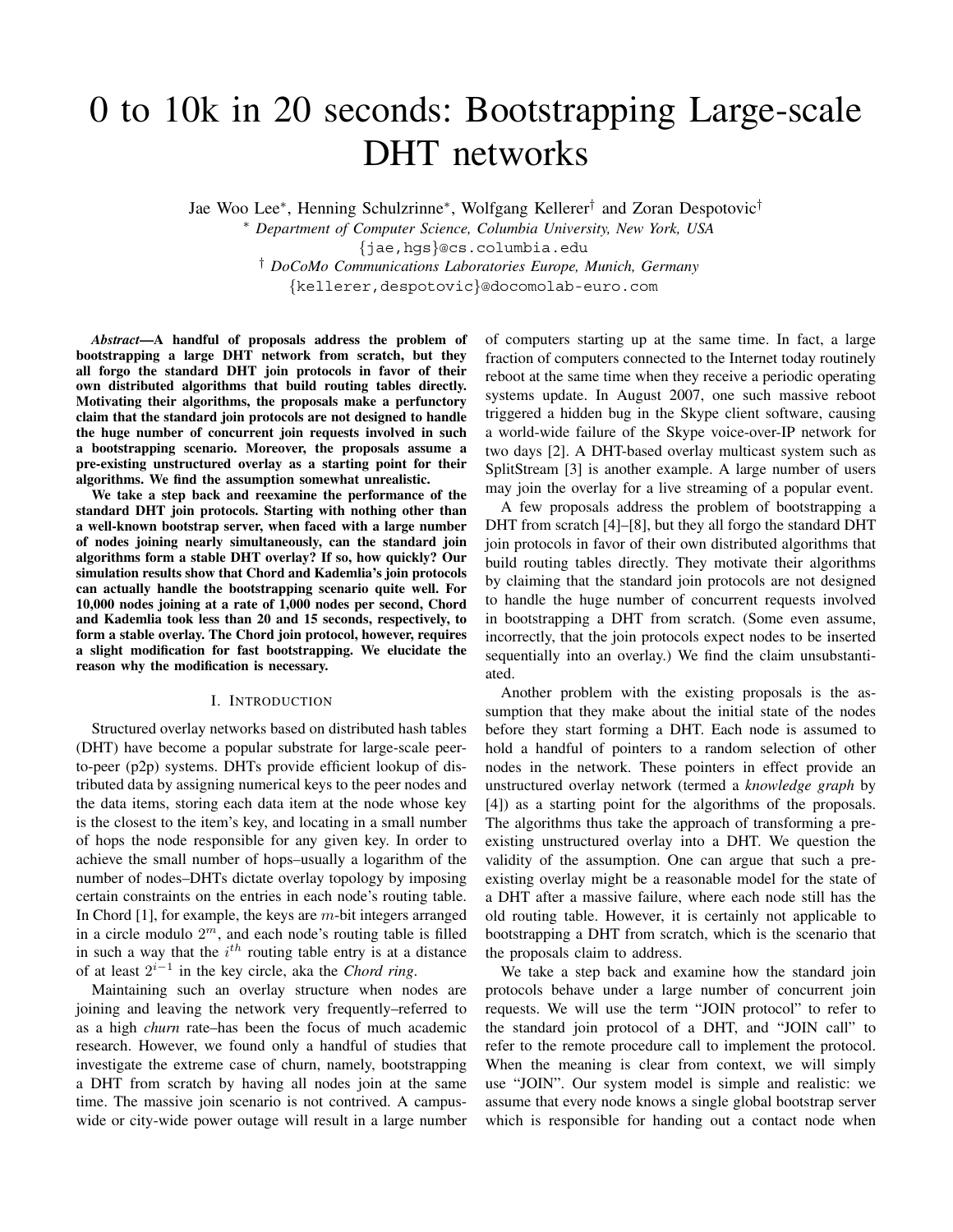asked. Each node asks the bootstrap server for a contact node, and then sends a message to the contact node to start a JOIN. The bootstrap server keeps a list of every node that has successfully joined the overlay, and picks one at random when it is asked to provide a contact node. We simulate bootstrapping a Chord [1] and a Kademlia [9] DHT where a large number of nodes join the network nearly simultaneously, at a rate of 1,000 nodes per second, and measure the time it takes to form a stable overlay. In contrast to the claim made by the existing proposals, our results indicate that both Chord and Kademlia handle a large number of concurrent JOINs quite well. For 10,000 nodes joining at a rate of 1,000 nodes per second, Chord and Kademlia took less than 20 and 15 seconds, respectively, to form a stable overlay. It should be noted, however, that Chord requires a slight modification to its join protocol, proposed by Baumgart *et al.* [10], to achieve the fast bootstrapping performance. We discuss this modification in detail in Section IV-C.

This paper makes two contributions to p2p research. First, we call into question the claim that JOIN protocols cannot handle a large number of nodes joining simultaneously, and provide empirical evidence disputing that claim. Second, we elucidate the reason why the Chord JOIN protocol needs a modification to deliver fast bootstrapping. We demonstrate the failure mode of the unmodified Chord JOIN protocol, which is not only interesting, but also edifying for the designers of distributed systems that may be subject to extreme conditions.

The rest of this paper is organized as follows. Section II summarizes the existing proposals and discusses the common assumption that they all seem to make. Section III describes our system model. Section IV presents our simulation results and discusses the modification to the Chord JOIN protocol. Finally, we conclude and discuss future work in Section V.

### II. RELATED WORK

#### *A. DHT construction proposals*

Angluin *et al.* [4] present a series of distributed algorithms that build a linked list of all nodes sorted by their identifiers. The sorted list can then be used as a basis to construct DHTs that are based on linear overlay topologies such as Chord [1] or SkipNet [11].

For DHTs using fixed key space partitioning schemes such as P-Grid [12] or Pastry [13], Aberer *et al.* [5] propose a decentralized algorithm motivated by the requirements of peerto-peer database applications.

Montresor, Jelasity and Babaoglu [6] describe a gossiping algorithm called T-MAN. Each node starts out with a *view*, which is just a handful of pointers to other nodes, and keeps exchanging its view with the neighboring nodes. The overlay topology defined by the views converges to that of Chord as each node refines its view to bring it closer to a Chord routing table when exchanging views with neighbors. Jelasity, Montresor and Babaoglu [7], and Voulgaris and van Steen [8], present similar gossiping algorithms that build a Pastry overlay instead.

# *B. Common assumptions*

In [4], it is assumed that the nodes are initially organized as a weakly-connected *knowledge graph* of bounded degree d, where an edge from node  $u$  to node  $v$  indicates that  $u$  knows  $v$ 's network address. A knowledge graph is therefore a model for an unstructured overlay network where each node has a handful of pointers to other nodes. In fact, all other proposals described in Section II-A make the same assumption about the initial state of the nodes, although the others do not use the term knowledge graph. Random walks on a pre-existing unstructured overlay network start the algorithm in [5]. The starting point for the gossiping algorithms in [6]–[8] is an unstructured overlay built by running another gossiping protocol (similar but separate from the one that builds DHT) called NEWSCAST [14] proposed by some of the same authors.

The NEWSCAST protocol can build a knowledge graph from scratch. The authors show that NEWSCAST will produce a sufficiently randomized knowledge graph even when every node is initialized with only a pointer to a single well-known node. (This is clearly the minimal assumption one can make.) There are a few other proposals that construct networks which can be considered knowledge graphs as well [15]–[17].

Thus, with all the proposals described in Section II-A, building a DHT from scratch–that is, making no assumption except the existence of a single well-known node–actually becomes a two-step process that requires a knowledge graph to be built first using one of the knowledge graph construction proposals. This escalates the complexity and cost of the algorithms. And at the root of all the proposals, there is the premise that JOIN cannot handle massive concurrency involved in DHT bootstrapping. Our results challenge that premise.

#### III. SYSTEM MODEL

We simulate a scenario where a large number of nodes join a Chord or Kademlia overlay nearly simultaneously. Each node starts the bootstrapping process by contacting the single wellknown bootstrap server. The bootstrap server, which has been keeping a list of every node that has successfully joined the overlay, responds to the newly joining node by handing out a *contact node* selected at random from the list. The newly joining node then initiates a JOIN call by sending a message to the contact node that was handed out by the bootstrap server. When the new node receives a response from the contact node indicating that the JOIN was successful, the new node contacts the bootstrap server once again, so that the new node can be added to the list of successfully bootstrapped nodes. We assume that initially the bootstrap server has one node in its list of successfully bootstrapped nodes, so that it has something to hand out from the very beginning. That is, we start our simulation with an overlay already containing a single node. In practice, the initial node can be the bootstrap server itself if the bootstrap server participates in the overlay.

The exact meaning of "a large number of nodes joining nearly simultaneously" is defined by setting the *join rate*, which is the average rate at which the nodes contact the bootstrap server to start JOIN. This is a reasonable model for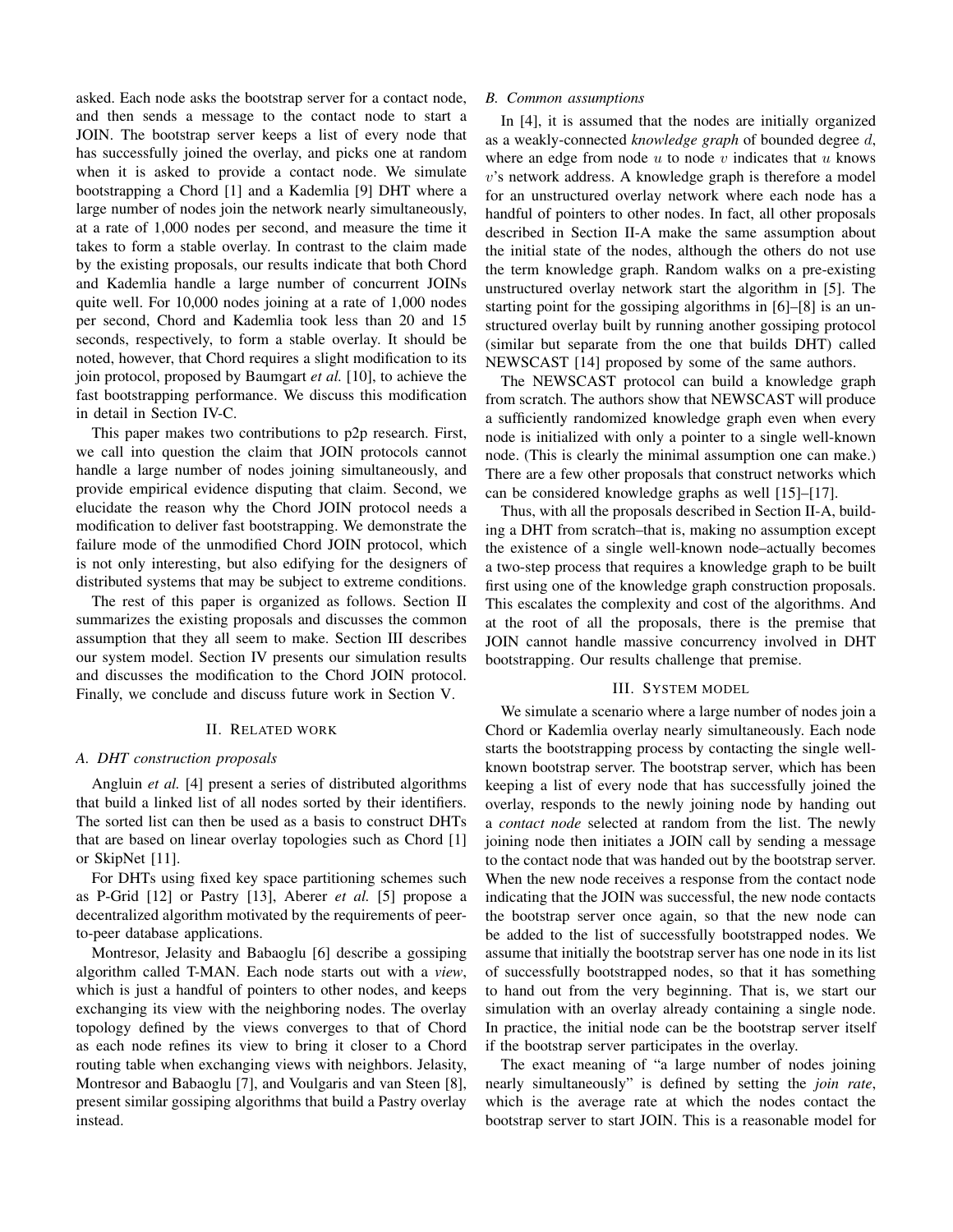the real-life situation where the incoming requests would be throttled by the maximum throughput of the bootstrap server. We use the join rate of 1,000 nodes per second, which will generate 2,000 hits per second on the bootstrap server because every joining node contacts the bootstrap server twice. This hit rate is well within the capability of today's servers. Root name servers were required to handle 1,200 requests per second more than a decade ago [18], and a measurement in 2002 reports an average rate of nearly 2,000 requests per second, with much higher loads at peak times [19].

Note that there is a significant latency from the time that a node starts a JOIN protocol until the time that the node is considered successfully bootstrapped. The latency consists of the initial round trip to the bootstrap server, the JOIN remote procedure call (which can involve multiple hops), and the final notification to the bootstrap server. This means that, in the beginning, all newly joining nodes will send their JOIN calls to the single first node, because that node is the only contact node that the bootstrap server can hand out until the list of bootstrapped nodes starts growing after the initial bootstrapping latency. This seems to create another potential bottleneck in addition to the bootstrap server. However, unlike the load on the bootstrap server which is an integral part of our system model, the load on the single first node can be controlled easily by starting out with an overlay containing many nodes rather than a single node. We start with an overlay containing a single node for simplicity.

After initiating a JOIN protocol, each node begins to send a test query to a random key every second on average. The interval between the successive test queries by a node is drawn from the normal distribution with a mean of 1 second and a standard deviation of 0.1 second, truncated to non-negative values. At another fixed interval, we collect the total number of test messages sent by all nodes during that interval and the total number of messages that have been delivered successfully during the same interval, and calculate the ratio which we call *delivery rate*. We measure the *convergence time* of an overlay, which we define as the time it takes for the delivery rate to reach 95%. We also make sure that the average hop count of the delivered messages is  $O(\log N)$  because an overlay should not be considered stable if messages are delivered in  $O(N)$ hops. Since we focus on the bootstrapping stage where all nodes are just joining the overlay, we assume that the nodes stay alive after they join the overlay; i.e., we assume that there is no churn.

#### IV. SIMULATION RESULTS

# *A. Simulation setup*

We used the OverSim simulator [10], version 20080919 [20]. Conveniently, the DHT implementations included in OverSim follow a bootstrapping procedure very close to that of our system model. A singleton object called the BootstrapOracle assumes the role of our bootstrap server, except that the BootstrapOracle is a global C++ object accessed by the nodes without incurring any network delay. We modified the Chord and Kademlia implementations to include communication delays when nodes access the BootstrapOracle. The join rate is controlled by a configuration parameter, which we set to 1,000 nodes per second. OverSim also includes a test application called KBRTestApp. We modified it to produce our measurements.

Between any pair of nodes, we used a constant packet delay of 50 milliseconds, plus a random jitter of around 10%. The random jitter was drawn from the normal distribution with a mean of 0 and a standard deviation of 5 milliseconds, truncated to non-negative values. This is a conservative estimate of the average packet delay experienced in the Internet today. We do not explicitly model the processing delays in each node, which should be nearly negligible, but not zero. We consider that the processing delays are absorbed into the packet delays.

Unless noted otherwise, we used the following configuration settings for Chord. We used iterative routing, and the successor list size was set to 8. When a JOIN call fails, a node waits 5 seconds before it sends another. The *stabilize*() maintenance procedure (STABILIZE) and *fix fingers*() maintenance procedure (FIXFINGERS) are run immediately after a node successfully joins the overlay, and afterwards they are run every 5 and 10 seconds, respectively. The STABILIZE procedure updates a node's immediate successor and the FIXFINGERS procedure updates all other routing table entries. We found the STABILIZE and FIXFINGERS intervals of 5 and 10 seconds to be optimal for bootstrapping, but in general, the intervals would be considered somewhat aggressive. A reallife implementation can use an adaptive approach, where it switches to longer intervals once the overlay reaches a stable state.

For Kademlia, we set  $k = 16$ ,  $\alpha = 1$ , and  $b = 1$ . That is, the  $k$ -bucket size was set to 16, no parallel queries were used, and the optimization technique of considering IDs b bits at a time described in Section 4.2 of [9] was not used. OverSim's Kademlia implementation uses a sibling list, an extension described in [21]. We set the sibling list size to 8.

The simulations were performed on a PC equipped with Intel Core 2 Duo CPU and 4 GB RAM running Ubuntu Linux 8.04, except the simulations involving more than 50,000 nodes, which required more RAM. Those were run on a similar PC with 16 GB RAM.

# *B. Convergence time*

Figure 1 shows our main result. It plots the delivery rates, sampled at every 5 seconds, when 10,000 nodes join a Chord and a Kademlia overlays at a rate of 1,000 nodes per second. Note that a delivery rate is simply the ratio of the number of successfully delivered messages to the number of messages sent in a given interval. Those messages that are sent and received across the interval boundaries add jitter to the delivery rates, and that is why some data points go over 100% in Figure 1. The join rate of 1,000 nodes/sec implies that all 10,000 nodes have started the JOIN calls after about 10 seconds. Figure 1(a) shows that it takes 10 more seconds for the nodes to form a stable Chord overlay that correctly routes over 95% of the queries, resulting in a fast convergence time of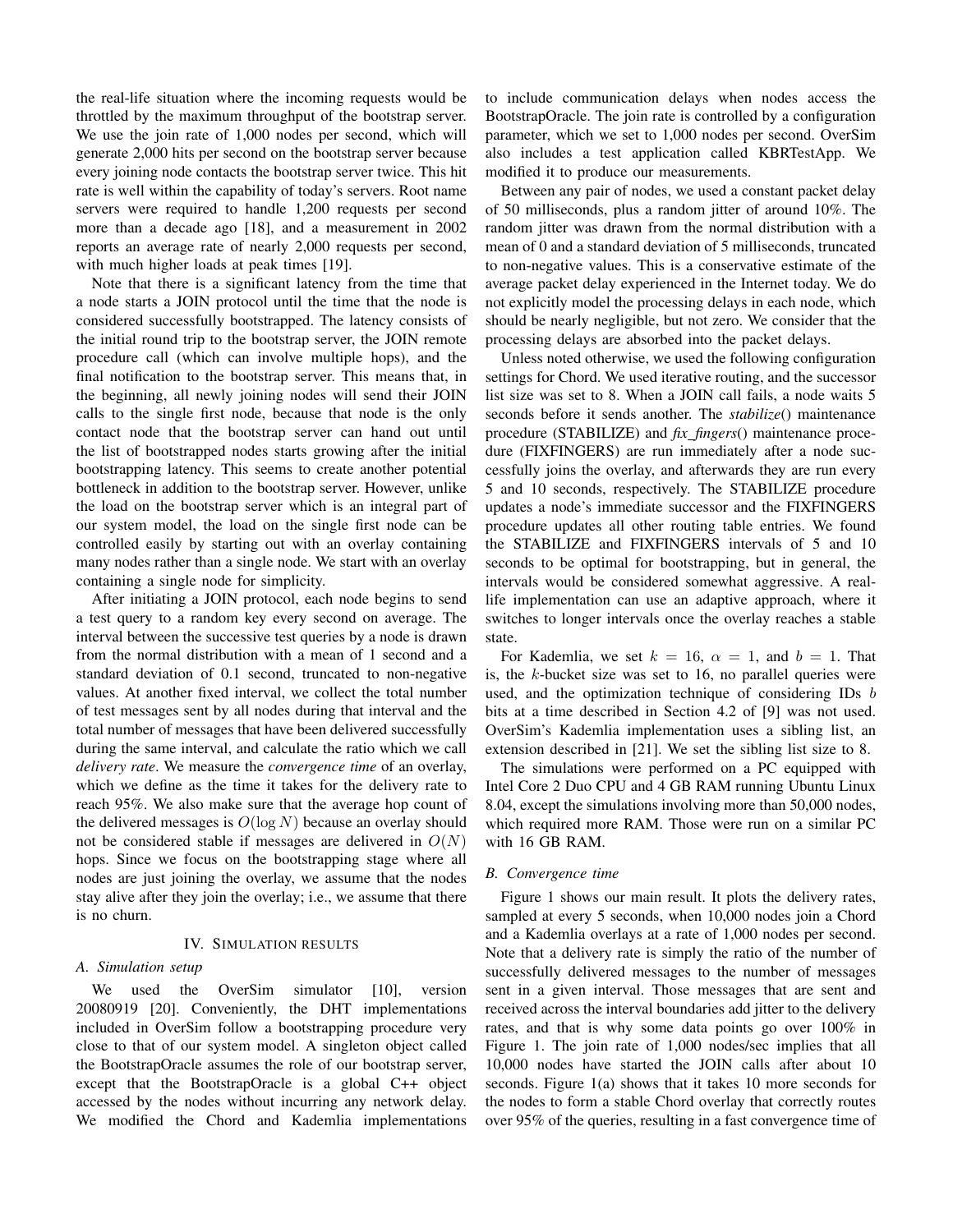

(a) Delivery rate for 10,000 nodes joining a Chord overlay at the rate of (b) Delivery rate for 10,000 nodes joining a Kademlia overlay at the rate 1,000 nodes per second. Convergence time is 20 seconds. of 1,000 nodes per second. Convergence time is 15 seconds.



Fig. 2. Increase in convergence time as the overlay size doubles.

only 20 seconds. Figure 1(b) shows that Kademlia converges even faster, taking less than 15 seconds to reach the 95% delivery rate.

Convergence time remains fast when we increase the size of the overlay network. Figure 2 plots the increase in convergence time as we keep doubling the number of nodes. Convergence time seems to increase very slowly against the overlay size. The convergence time for Chord increases only to 45 seconds when the network size reaches 128,000 nodes. For Kademlia, the curve stays almost flat under 15 seconds.

The superior performance of Kademlia can be attributed to the symmetric nature of its routing architecture. In Kademlia, a node receives queries from the same nodes that it would contact when it wants to send a query. This enables Kademlia to use the information contained in regular queries to maintain the routing table, eliminating the need to have separate maintenance protocols. Every node sends a query every second in our simulation, resulting in a large number of messages from which the Kademlia nodes can extract useful information to adjust their routing tables. Chord does not have this symmetry, hence the need for the separate stabilization protocols, STABILIZE and FIXFINGERS.

For the large overlay sizes, a stable overlay can form before all nodes have started the JOIN calls. It takes 128 seconds for all 128,000 nodes to start the JOIN calls. In both Chord and

Fig. 1.



Kademlia, stable overlays form well before all nodes have joined, and the overlays remain stable as the rest of the nodes join them.

#### *C. Aggressive join*

Our Chord simulations in Section IV-B use a JOIN protocol called *aggressive join*, which contains a slight modification to the JOIN protocol described in the original Chord paper. Aggressive join was proposed by Baumgart *et al.* [10] and included in the OverSim's Chord implementation [20].

A node  $n$  joins a Chord ring by asking an existing node in the ring to find  $n$ 's successor. In other words,  $n$  makes a JOIN call to an arbitrary contact node. Figure 3(a) shows the successor (solid line) and predecessor (dotted line) pointers among the three nodes,  $p$ ,  $n$  and  $s$ , right after  $n$  has found its successor s. In the original Chord specification, the JOIN protocol stops here. Fixing up the rest of the successor and predecessor pointers to make the node  $n$  a full participant of the ring, as depicted in Figure 3(b), is delayed until the next STABILIZE cycle. The pseudocode for JOIN and STABILIZE from the Chord paper is reproduced in Figure 4.

Aggressive join, on the other hand, proceeds to complete all the pointers between the three nodes immediately after JOIN:

$$
s.predecessary = n \newline n.predecessary = p \newline p.successor = n
$$

When s receives a join request from  $n$  (or when the  $FIND$  SUCCESSOR call initiated by  $n$ 's JOIN call terminates at s, to be more precise), s immediately sets its predecessor to  $n, s$  then includes  $p$  in its join response message to  $n$ , enabling  $n$  to set its predecessor to  $p$ , and finally  $s$  sends a message to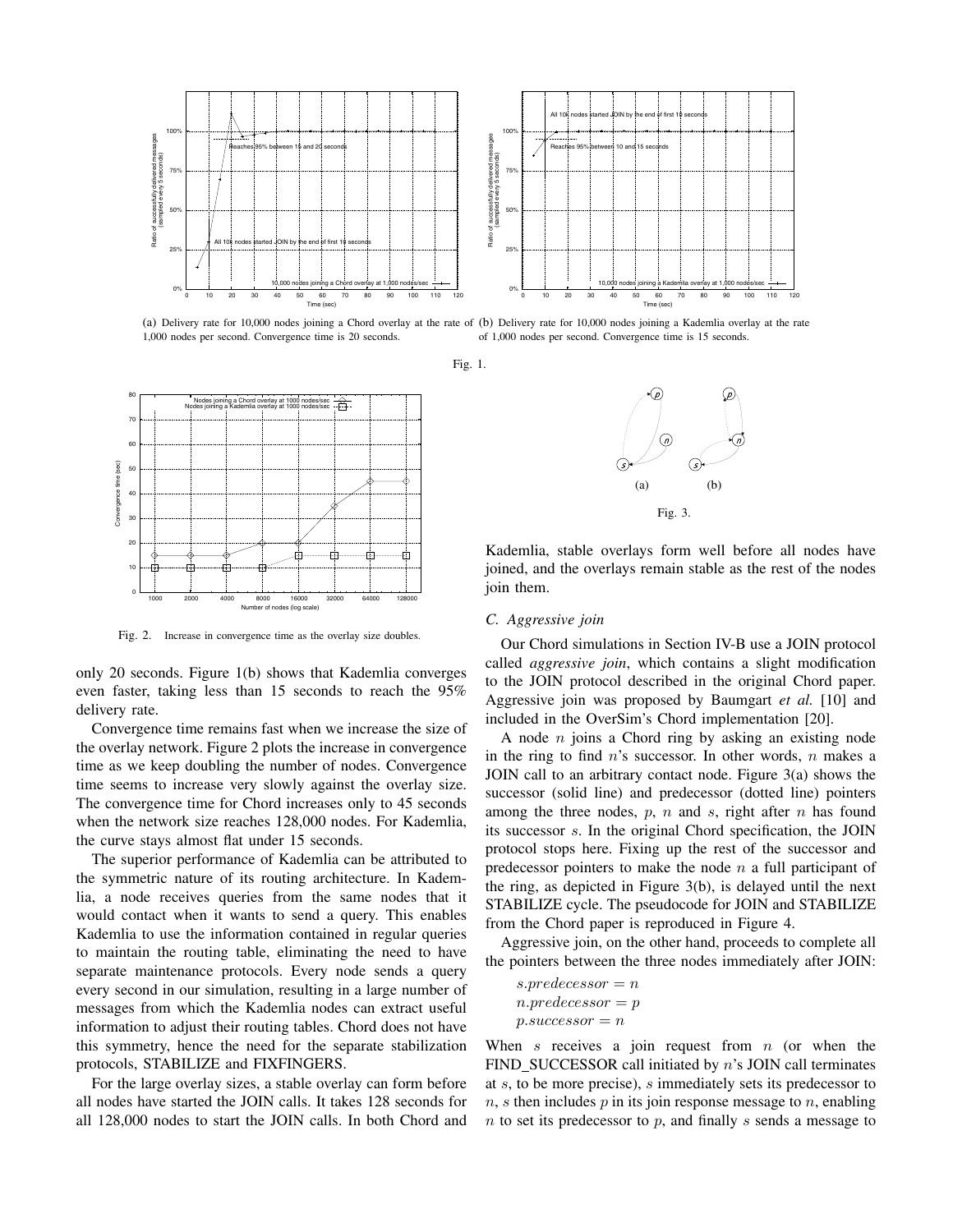```
// create a new Chord ring
n.create() {
  predecessor = nil;
  successor = n;
}
// join a Chord ring containing node n'
n.join(n') {
  predecessor = nil;
  successor = n'.find successor(n);
}
// called periodically:
// verifies immediate successor of n
// and tells the successor about n
n.stabilize() {
  x = successor.predecessor;
  if (x in (n,successor))
    successor = x;
  successor.notify(n);
}
// n' thinks it might be our predecessor
n.notify(n')if (predecessor is nil or n' in (predecessor,n))
 predecessor = n';
}
```




Fig. 5. Delivery rates for three different STABILIZE and FIXFINGERS intervals, with aggressive join disabled. (1,000 nodes at the rate of 1,000 nodes/sec in all three cases.)

its old predecessor  $p$ , indicating that the newly joining node  $n$  would be a better successor for  $p$ .

It turns out that aggressive join is essential for fast convergence. Figure 5 shows convergence times when we disabled aggressive join. With our standard STABILIZE and FIXFIN-GERS intervals of 5 and 10 seconds, it took 4,500 seconds to form a stable overlay. When we tried to compensate for the lack of aggressive join by running STABILIZE and FIXFIN-GERS extremely frequently–STABILIZE every second and FIXFINGERS every two seconds–we were able to bring the convergence time down to 650 seconds, but it is still orders of magnitude slower than the 15 seconds convergence time with aggressive join enabled. Randomizing the intervals did not improve the convergence time. When we set each STABILIZE interval from a uniform distribution between 1 and 5 seconds and each FIXFINGERS interval between 2 and 10 seconds, the convergence time was 2,000 seconds, indicating no significant benefit from randomization.

Figure 6 illustrates the circumstance under which bootstrapping a Chord network without aggressive join suffers from a slow convergence. It is a topology snapshot of 250 nodes trying to bootstrap a Chord network, taken at 50 seconds



Fig. 6. Topology snapshot of 250 nodes forming a Chord network, taken at 50 seconds after they all started JOIN.



Fig. 7. An extremely slow process by which a hub turns into a ring.

after they all started JOIN nearly simultaneously (at the rate of 1,000 nodes/sec.) The arrows indicate successor pointers. The massive number of concurrent join requests, combined with the fact that the standard Chord JOIN protocol delays fixing successor and predecessor pointers, resulted in a treelike topology containing long chains and high in-degree hubs.

Without aggressive join, when fixing successors and predecessors are left to the STABILIZE procedure, such chains and hubs converge to a ring extremely slowly. Figure 7 illustrate the process for a hub. Nodes 1 to 5 all have their successors set to node 0, and thus send NOTIFY calls to node 0, telling node 0 that they might be 0's predecessors. As node 0 receives NOTIFY calls from different nodes, it keeps updating its predecessor, eventually settling on node 5, since node 5 is the best predecessor for node 0 among nodes 1 to 5. This is shown in Figure 7(a). During the next STABILIZE cycle, nodes 1 to 4 discover that node 0 has a new predecessor, and they all set their successors to node 5 because node 5 is a better successor for them than node 0, as shown in Figure 7(b). Node 5 then receives NOTIFY calls from node 1 to 4, and sets its predecessor to node 4, which in turn causes node 1 to 3 to flock to node 4 during the next STABILIZE cycle, as shown in Figure 7(c). This process continues until the nodes forms a ring, as in Figure 7(e). From the STABILIZE algorithm in Figure 4, we see that a successor is changed only when the previous successor acquires a new predecessor, and that happens when NOTIFY is called. But in a hub topology, of all the NOTIFY calls sent by the nodes pointing to the central node, only one of them will have an effect, yielding just one chance for a successor change. Since the size of the ring can never be greater than the number of unique successors, at each iteration, the size of the ring increases only by one.